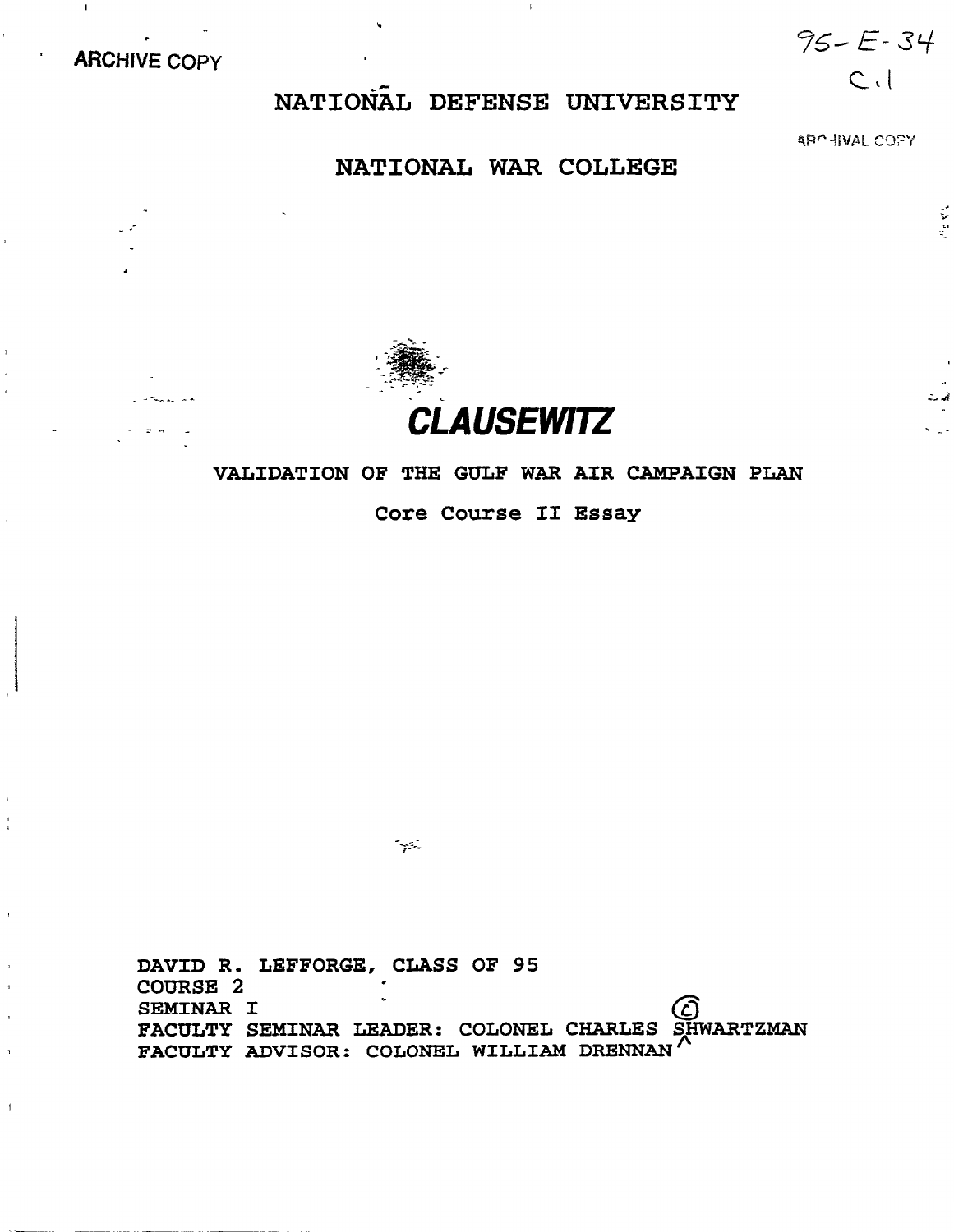The date is 15 Jan 91. The location is the tank in the Pentagon. General Carl von Clausewitz Sprought out of retirement, is one of several prominent military thinkers invited by CJCS and CSAF to discuss coalition air campaign options anticipated to begin soon against Iraq. Gen Clausewitz has received briefings designed to bring him up to speed on airpower history, capabilities, technology and doctrine. We now join Gen Clausewitz during the conclusion of the final briefing presented to him that laid out the air option plan for Desert Storm known as 'Instant Thunder'.<sup>1</sup> (NOTE: All the US military services and several allied air forces provided coalition air power for Desert Storm. However, I have  $\frac{1}{2}$  -  $\frac{1}{2}$  $\cdots$  limited this essay to USAF participation in specifics and references to coalition  $\cdots$ A PARTIES AND AN  $\ddot{\phantom{a}}$ ---z fo;ge; & general) - - -<br>-

- 1 --------------\_\_------------------------------------------------- \_--\_-\_--\_-\_------------------------------------------------------ SW,

3 " 2 '-2~

P-i;

r:

. < - -2s

 $-3$   $\frac{3}{2}$ 

f

 $- -$ 

.

 $\cdot$  r

LEFFORGE: To summarize the briefing, coalition air forces will pursue an air offensive from the very beglnning of hostilities. Because we will need to operate in Iraqi airspace to conduct our multi-phased operations, we will pursue and gain air superiority at once. We'll accomplish this with F-15/F-16 fighters coordinated through AWACS. They will meet any offensive/defensive Iraqi aircraft head on to ensure we have total freedom within Iraqi airspace. Day-One air strikes will also de-integrate Iraq's state-of-the-art integrated defense system.. .a crucial step to achieving air superiority. Concurrently, night air strikes by  $F-117s$ , round-the-clock strikes by F-15Es and F-111s will concentrate on Iraqi headquarters, command and control, communications, airfields, aircraft and their hardened shelters, chemical and biological weapons facilities, SCCDs, electrical facilities and ammunition and fuel supply depots. Subsequent air campaign phases will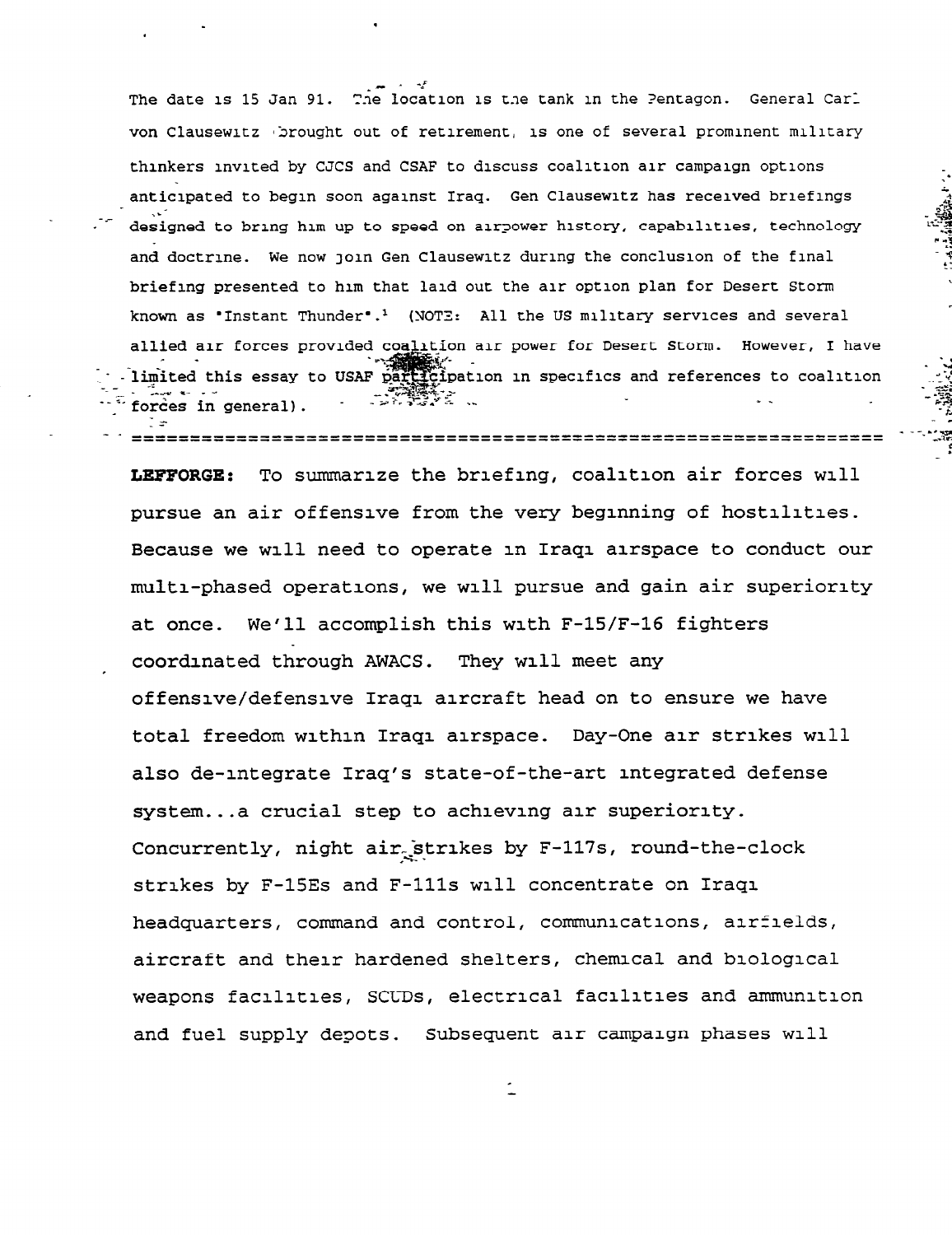concentrate heavy bombing, using B-52s in part, on Iraqi ground fortifications and field armies massed in the Kuwaiti Theater 05 Operations (KTO) . Our intent is to isolate ground forces from their supply lines and wear them down through physical and psychological attrition. We hope to convince Iraqi leadership and people early on that meeting coalition demands quickly is in their national interest. General, do you have any questions or  $\blacksquare$ comments?

-<

.

--

CLAUSEWITZ : I am most-impressed. Technological advances have been far greater than I ever had imagined possible and I am awe struck. But, war is war regardless if it's fought on the ground, sea or now in the air. I contend that even with the greatest of planning and execution you are doomed to fail, or at least fail to succeed, if you have not considered the basic nature of warfare. Thus far you have shown me what your forces are capable of doing and you have presented your plans for doing it. But remember, the case for airpower involving great decisive actions must include an analysis that extends to the ObJective, including the ultimate objective, which hopefully remains the achievement of peace.<sup>2</sup> Have you considered this?

LEFFORGE: Yes sir we have. And you are absolutely correct regarding the SubJect of obJectives. Every stage of the air campaign is driven towards achieving the political obJectives set out by President Bush and the military objectives determined by Gen Shwartzkopf. One moment general, I have an overhead slide depicting those objectives and the USAF concept of operations.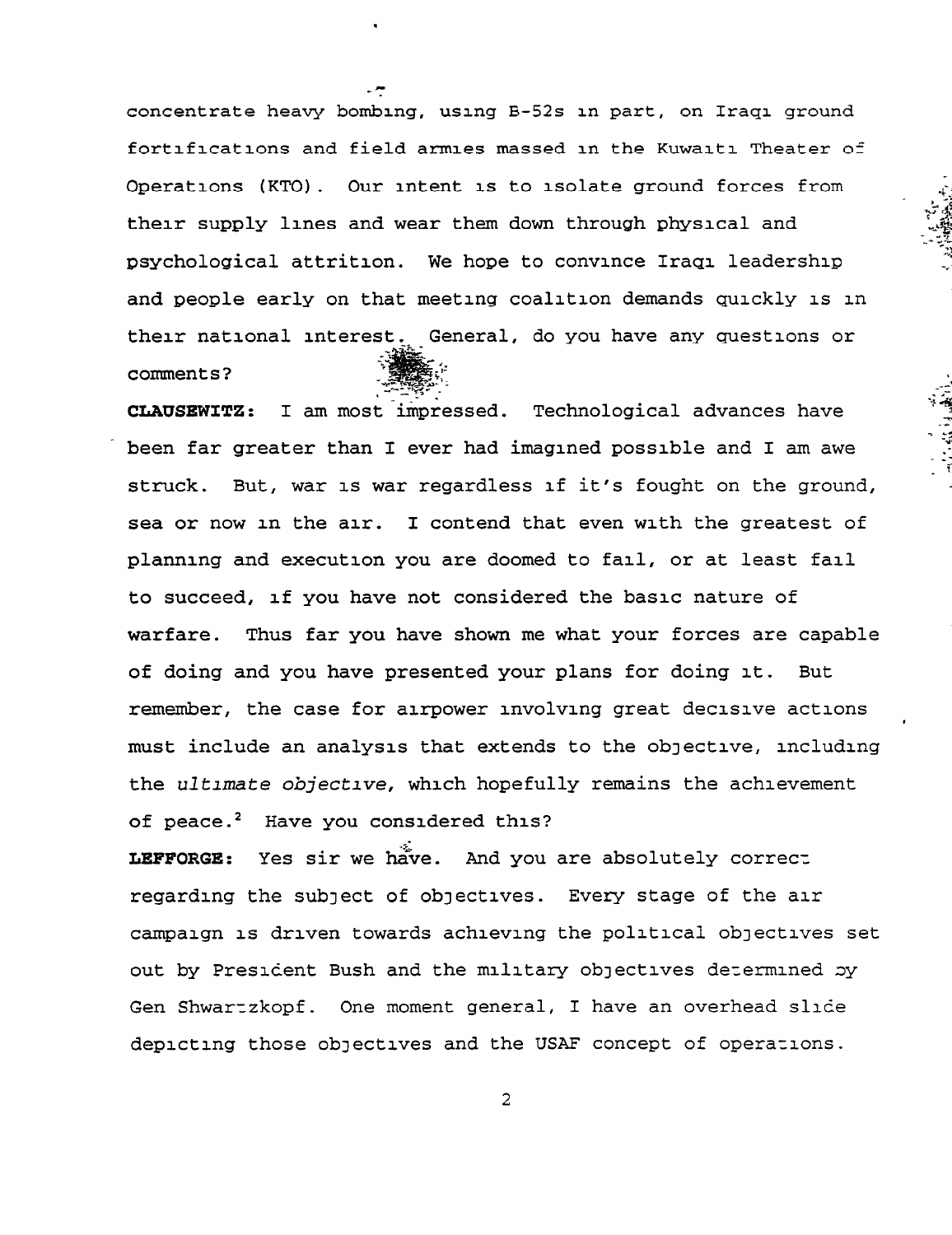#### POLITICAL OBJECTIVES

.

---

-.. \_-- -?

 $\sim$   $\sim$ 

أناجى

- Immediate, complete and unconditional withdrawal of all Iraqi forces from Kuwait
- Restoration of Kuwait's legitimate government
- Security and stability of Saudi Arabia and the Persian Gulf

وردود

- Safety and protection of the lives of American citizens abroad

#### MILITARY OBJECTIVES

## - Neutralize Iraqi national command authority ability to direct military operations

- Eject Iraqi forces from Kuwait and destroy Iraq's offensive threat to the region, including the Republican Guard in the KTO
- Destroy known nuclear, biological and chemical weapons production and delivery capabilities, to include Iraq's known ballistic missile program
- Assist in the restoration of the legitimate government of Kuwait<sup>3</sup>

#### USAF CONCEPTS

- Prevent Iraq's disruption of allied air ops
- Destroy Iraq's offensive air threat
- Isolate and attrit Iraq's field army
- Support allied ground force operations<sup>4</sup>

General, we agree with what you have said before that war 1s an instrument of political policy and 1s an act of force.' Air power has become a unique force, or put another way, a unique means of war. Even though alrpower has brougnt about a  $\mathbf{A}$ significant change in means, your work continues to provide excellent conslderazlons as to the use of zhose means. If our National Command Authority commits us to war 1s will be zo accomplish political ObJectives in order to impose our (coalition) will on the enemy. Our air mission then will render Iraqi forces powerless using the maximum available force of air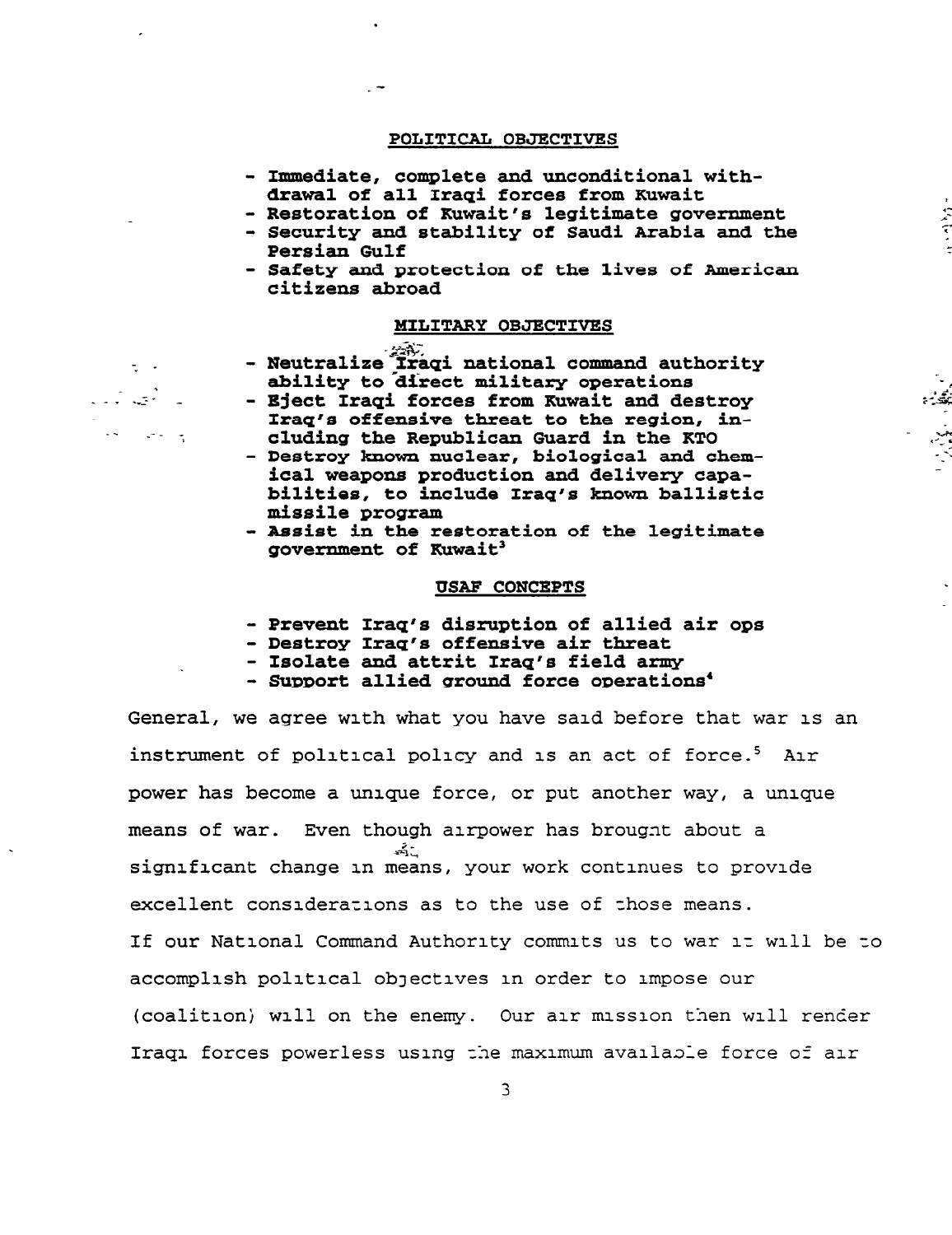power as part of the military instrument used to serve political objectives. War's success is measured by how it has served these objectives. The successful conclusion of that war depends not only on overcoming the enemy's ability to resist but also on overcoming his will to resist.<sup>6</sup>

.

i

CLAUSEWITZ: I have noted that your president's objectives do not include the total destruction of the enemy's forces or even the total destruction of  $\widetilde{\text{trigg}}$ . It seems technology has come to a point that could make that objective almost easy. I recall  $\mathbb{Z}$ saying once that the invention of gunpowder and the constant improvement of firearms were enough to show that little was done to deflect the impulse to destroy the idea of war.<sup>7</sup> Could it not follow then that war as an act of force offers no logical limit to the application of that force.<sup>8</sup>

 $\cdot$  -

r

 $\ddot{\phantom{0}}$ 

.<br>وفي

LEFFORGE: True enough. However, the total defeat of Iraq is not our ultimate objective. Regarding technology, we believe our air campaign plans are such that we can achieve logical limits that don't require total defeat. We have designed the air campaign, as you once said, to "put him (Iraq) in a situation that is even more unpleasant than the sacrifice you call on him to make."<sup>9</sup> Those "situations" have been thoroughly integrated into the air campaign to make him literally defenseless and thus force him to do our bidding at a level short of total defeat. And to paraphrase you again, in war many roads lead to success and they do not all involve the opponent's outright defeat.<sup>10</sup> It's classic Clausewitz!

 $\overline{4}$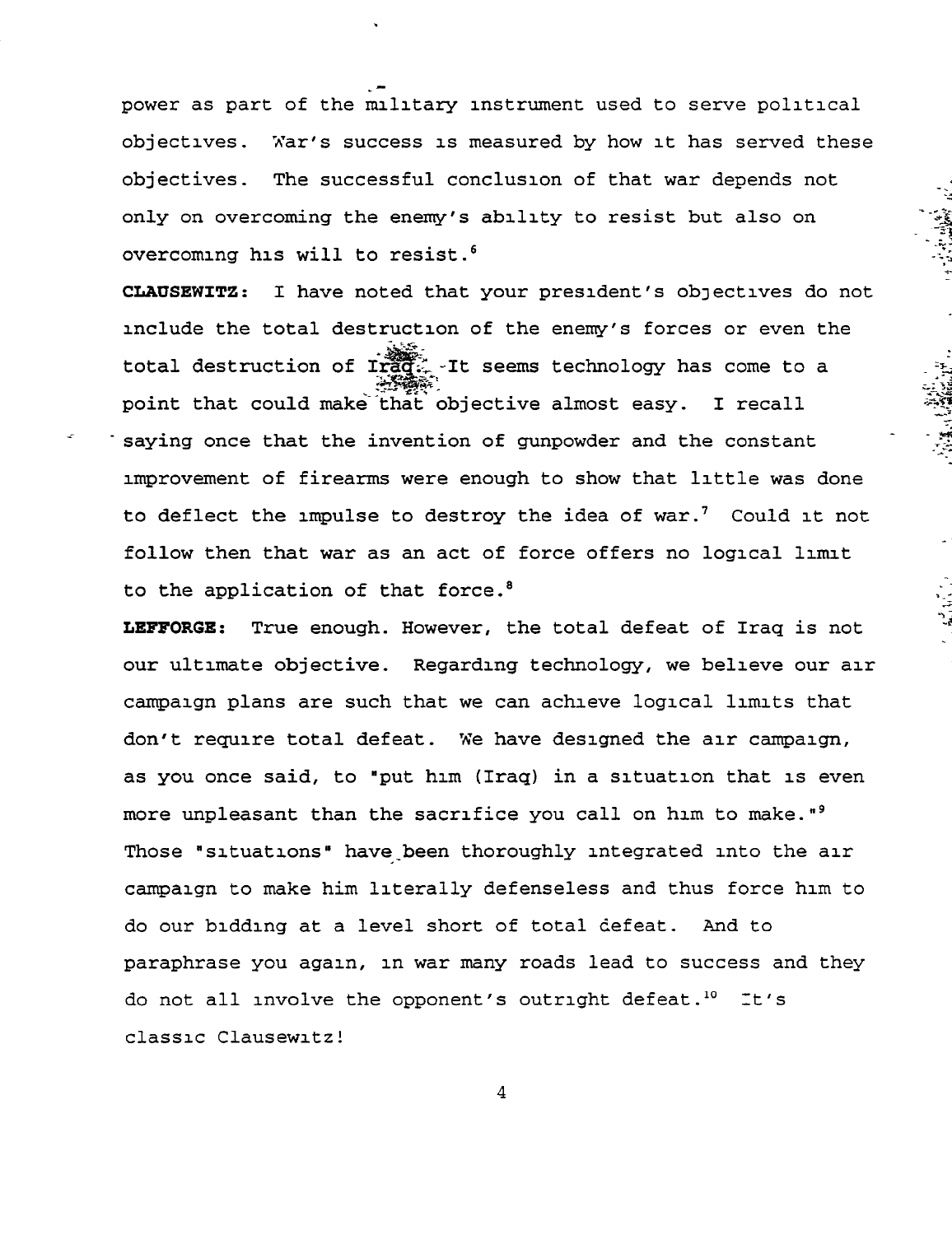CLAUSEWITZ: You humble me. But if airpower is so capable, would not the total destruction of Hussein's forces be a worthy objective? Suppose in the first few weeks of the war, you successfully gain air superiority and the combined air-land battle is able to push Iraqi forces out of Kuwait. Should you not pursue their total destruction to prevent another attack at a later time and choosing of theirs? Otherwise, are you not simply  $\frac{1}{2}$ making the situation transient by giving Iraq a chance for thing<br>  $z^2$  ; to improve in their favor?<sup>11</sup>

.

LEFFORGE: I feel you are testing me sir. Total destruction of Iraq's forces may actually be an end result If that's what it takes to meet our objectives. But we believe we will achieve our objectives without his total destruction and without leaving him with the opportunity to go on the defensive in order to later strike an offensive blow. Thus the level of destruction we wage on the enemy's forces 1s designed to put them in such a condition that they can no longer carry on the fight.<sup>12</sup> Obviously our intent 1s to make Iraq fear total destruction. We consider this "fear" an important early on state of mind to accomplish what you referred to as "a short cut on the road to peace." $^{13}$  In turn, our campaign 'methods" are designed to wear down the enemy by substantially increasing his expenditure of effort. You of course have stated that wearing down the enemy means using the duration of the war to bring about a gradual exhaustion of his physical and moral reslszance.14 We've designed the air campaign to wear him down, but expect to achieve an almost immediate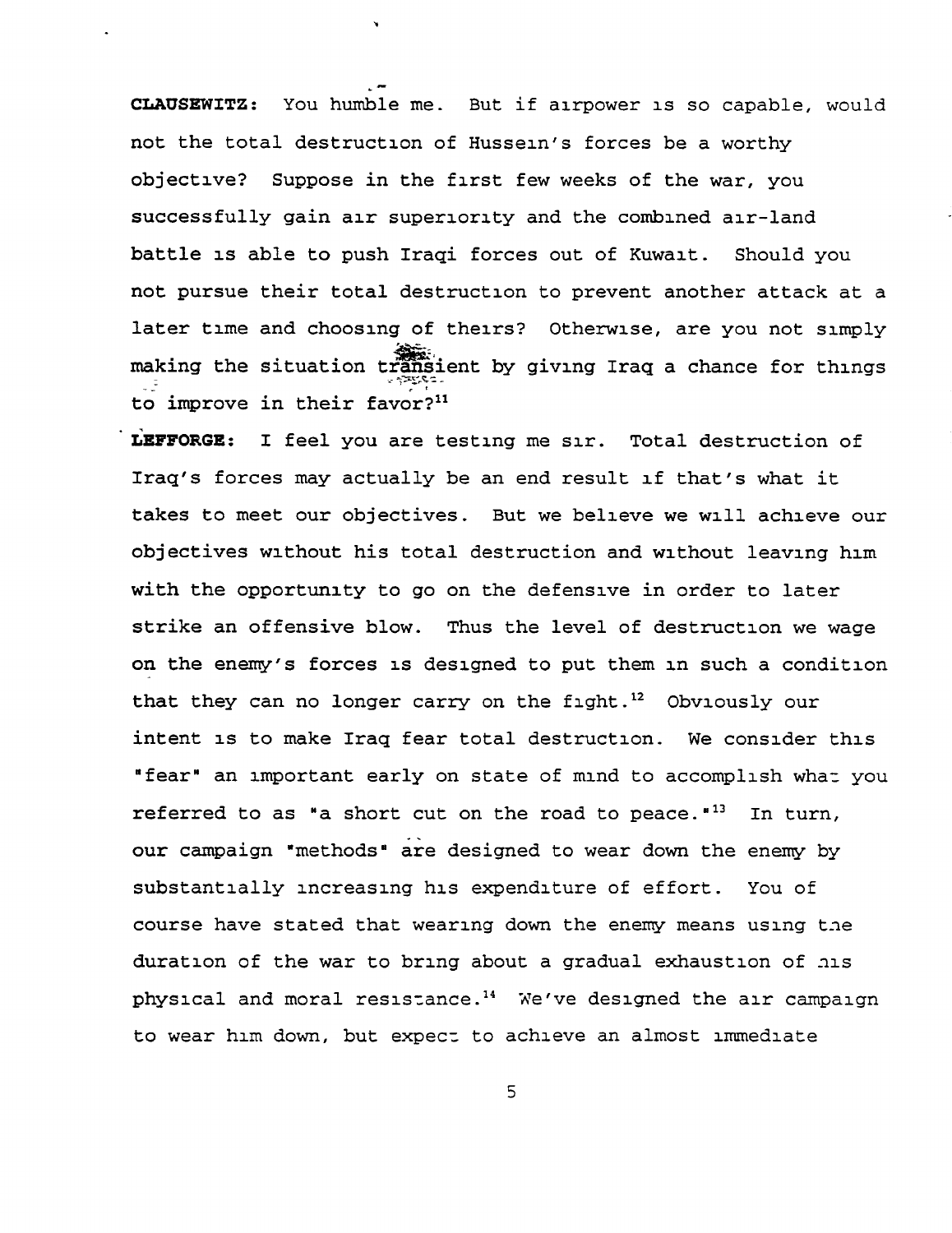exhaustion as a result of the speed, responsiveness, flexibility and impact that air power offers. The air campaign will hit hard, strike thousands of targets and not give the enemy a chance to recover. We've learned much from you.

.'

CLAUSEWITZ: Now you honor me--and yes, it was a test. Obviously :' I am not technically oriented to completely comprehend the specifics of your air campaign's planning and capabilities. However, it appears you; have a very positive plan that is heartily embraced by all. But what makes you believe that all .<br>Tpower is a justifiable threat to Iraq<sup>.</sup>  $\frac{n}{2}$ 

LEFFORGE: H.G. Wells probably put it best. "In the air are no streets, no channels, no point where one can say of an antagoning the state of an antagoning  $\mathbf{r}$  $\sim$  'If he wants to reach my capital he must come by here'. In the air, all directions lead everywhere.<sup>\*15</sup> Air power skips over the  $\sim$  battlefield demonstrating to the Iraqi people our awesome  $\sim$  capability to strike wherever and whenever we need. The deep air  $\sim$ strikes planned into Baghdad on Day-One for instance will demonstrate our ability to penetrate Iraq's massive air defense network while seeking out and selectively attacking key leadership and command center targets.

CLAUSEWITZ: Well, I am convinced you have learned many of the lessons as they pertain to the objective. I caution you though that you may put too much faith in your plan and this can lead to problems In your strategy. Do you recall my words that "everything in strategy 1s very simple, but that does not mean that everything is very easy"? $16$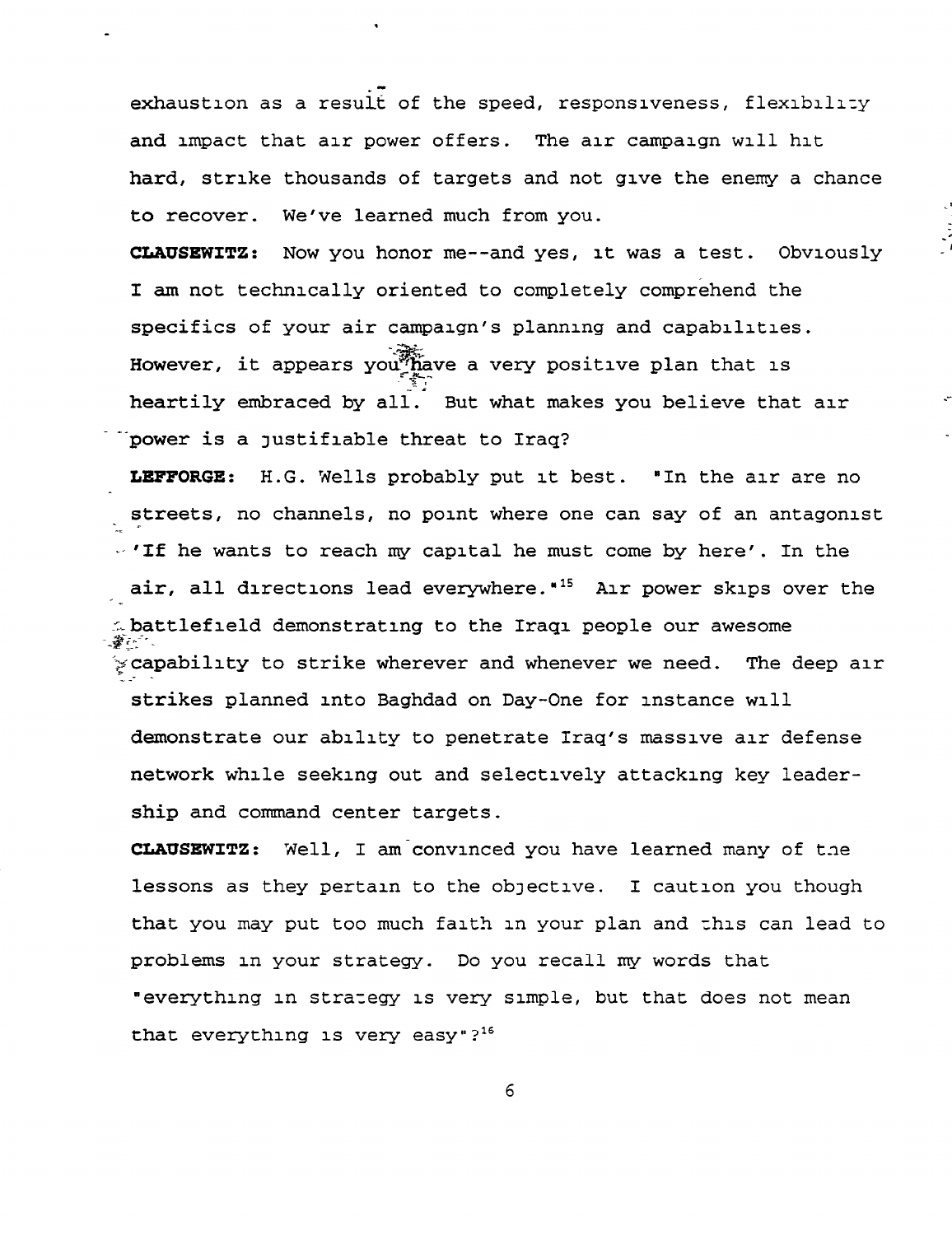LEFFORGE: We do indeed understand that general, and you may be referring to two time proven Clausewltzlan characteristics of war--the effects of fog and friction. Although we can't eliminate these problems or plan for every circumstance, we have spent considerable energy studying these characteristics. They are integral factors in our training, professional education, doctrine and considerations in battle. We also know that fog and friction are hindrances to one's own action, but to the extent  $\mathbb{Z}_{\geq 0}$ -- that they can be inflicted on the enemy commander, they become  $\mathbb{R}^m$  allies.<sup>17</sup> Let me provide examples to demonstrate our comprehension.

 $\mathcal{L}$  -  $\mathcal{L}$ 

FOG: This 1s a serious consideration in war. We'll say that an F-15E mission 1s sent against a chemical weapons storage facility on Day-One. This mission requires significant coordinated efforts of AWACS for command and control, combat air . patrol (CAP) and suppression of enemy air defense (SEAD) to name a few. Our ability to quickly obtain accurate bomb damage assessments (BDA) from the mission impacts subsequent target selections. We don't want to unnecessarily send our crews and aircraft back to a target because we can't quickly and effectively determine BDA. This potentially exposes them to defensive threats again that can increase the chance of failure. It also reduces our options to strike other critical targets since we have to "spread out" the use of limited air assets to strike the target again. For the enemy, fog (allied air superiority) may demand the Iraqis accept the risk of withdrawing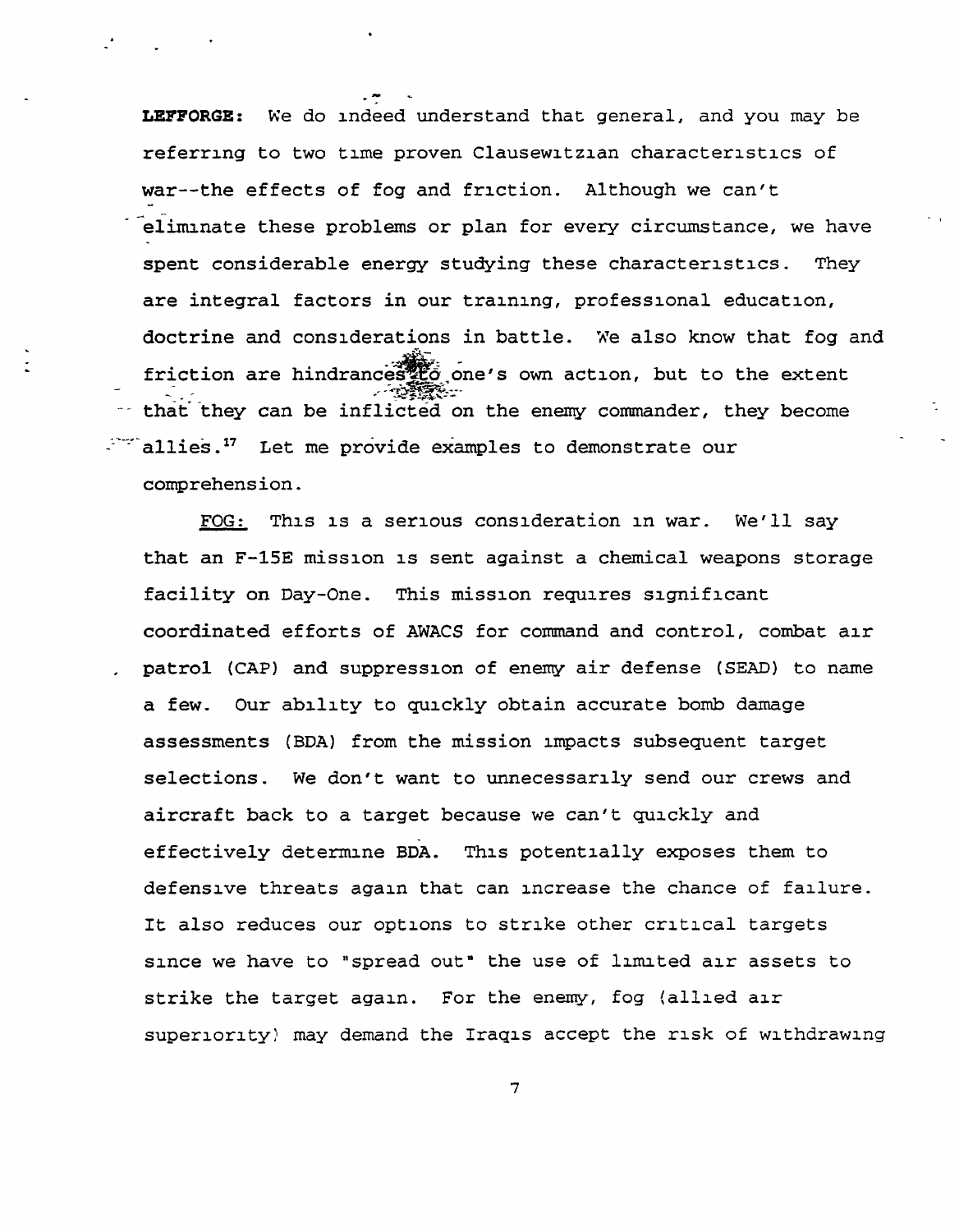their front line fighters and hiding them in hardened shelters for later use. Our airpower has the capability to penetrate those shelters and destroy his aircraft. We complicate his order of battle by removing any air reserve he may have expected to use. He is doomed.

- .

FRICTION: Simlarly, events beyond our control can potentially impact our effectiveness. During the air campaign we plan to execute a predetermined operations tempo. However, unexpected weather over targets can prevent an F-117 from successfully attacking his target. Since we have limited numbers of F-117s, we can't afford to lose opportunities ideally suited for that aircraft. Impact: these sortie losses can alter our operations tempo to our disadvantage. To transition, we obviously want to inflict the greatest amount of friction that we possibly can on Iraq1 forces. For example, we anticipate Hussein's extensive use of SCUD missiles and we have planned a significant air effort to hunt down and destroy fixed and mobile SCUD missiles. Destroying fixed SCUD sites and storage facilities will receive a high priority at the outset of the war. Hussein will attempt to disperse his mobile SCUDS but find that we can and will hunt those down also. Impact: serious degradation to his political/military objectives through the use of SCUDS.

As you see, we plan to use fog and friction as our allies. Xe hope to force Hussein to deploy his forces differently than whaz he wants because we'll constantly mix up his battle glans.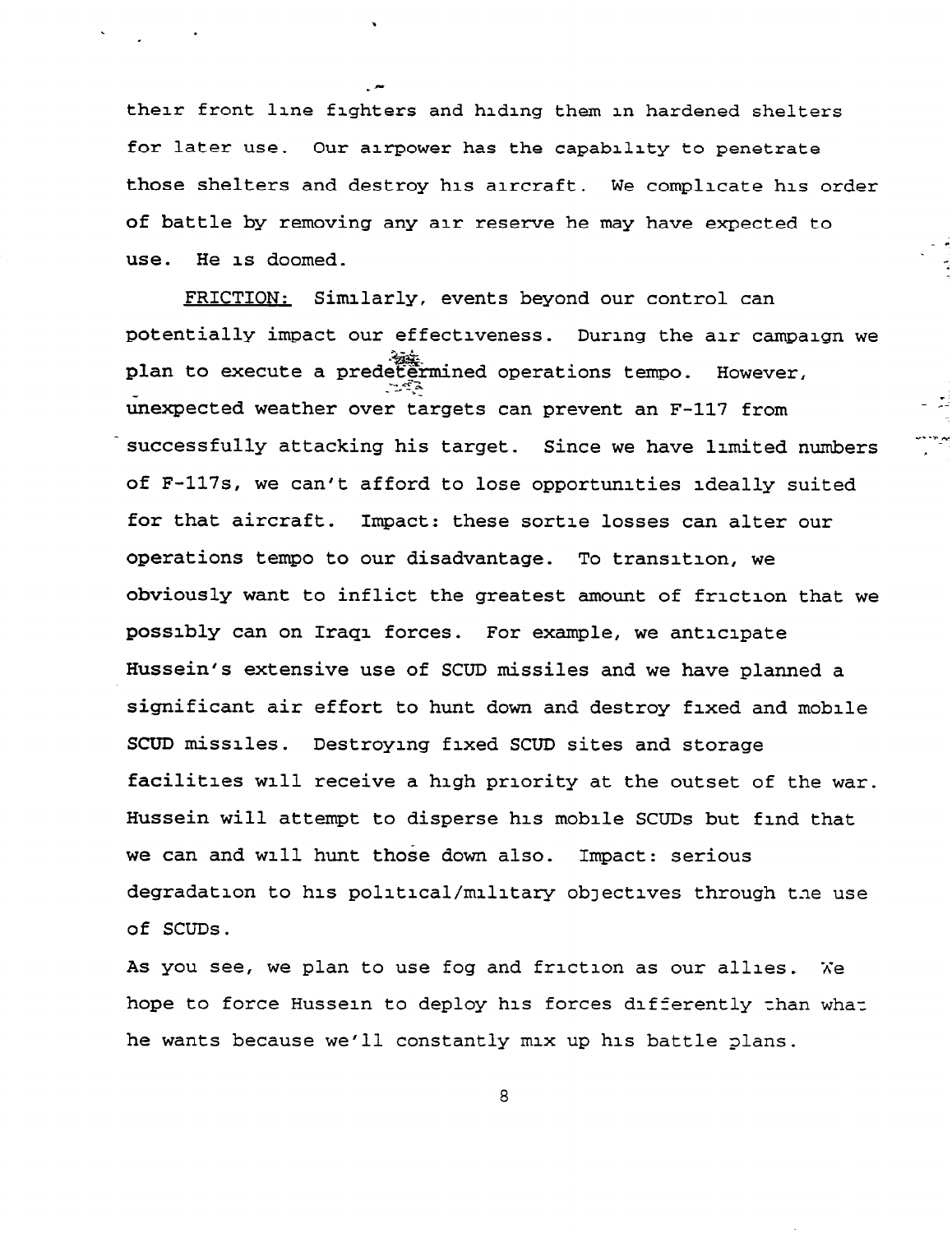CLAUSEWITZ: Well, I don't want to overstay my welcome. Besides, it 1s very apparent you have much to do and that you have done your homework. I will leave you with this final thought. You have determined what you are meant to achieve from the political conditions and have charted a course. Now follow through, carry out the plan and do not be thrown off course by thousands of diversions.<sup>18</sup> I return to retirement knowing I have been of service to you. The proposed air campaign and the advent of technological advances will help you in your cause and hopefully -\_\_ lead to a speedy conclusion that meets your aims with minimum bloodshed. Thank you very much.

1

.

LEFFORGE: Thank you general for your comments and insight. On behalf of us all, please know that your works are timeless. We look forward to briefing you again following the war to -demonstrate the successful impact of the lessons you have taught. --

 $\mathcal{L}_{\mathcal{L}}$